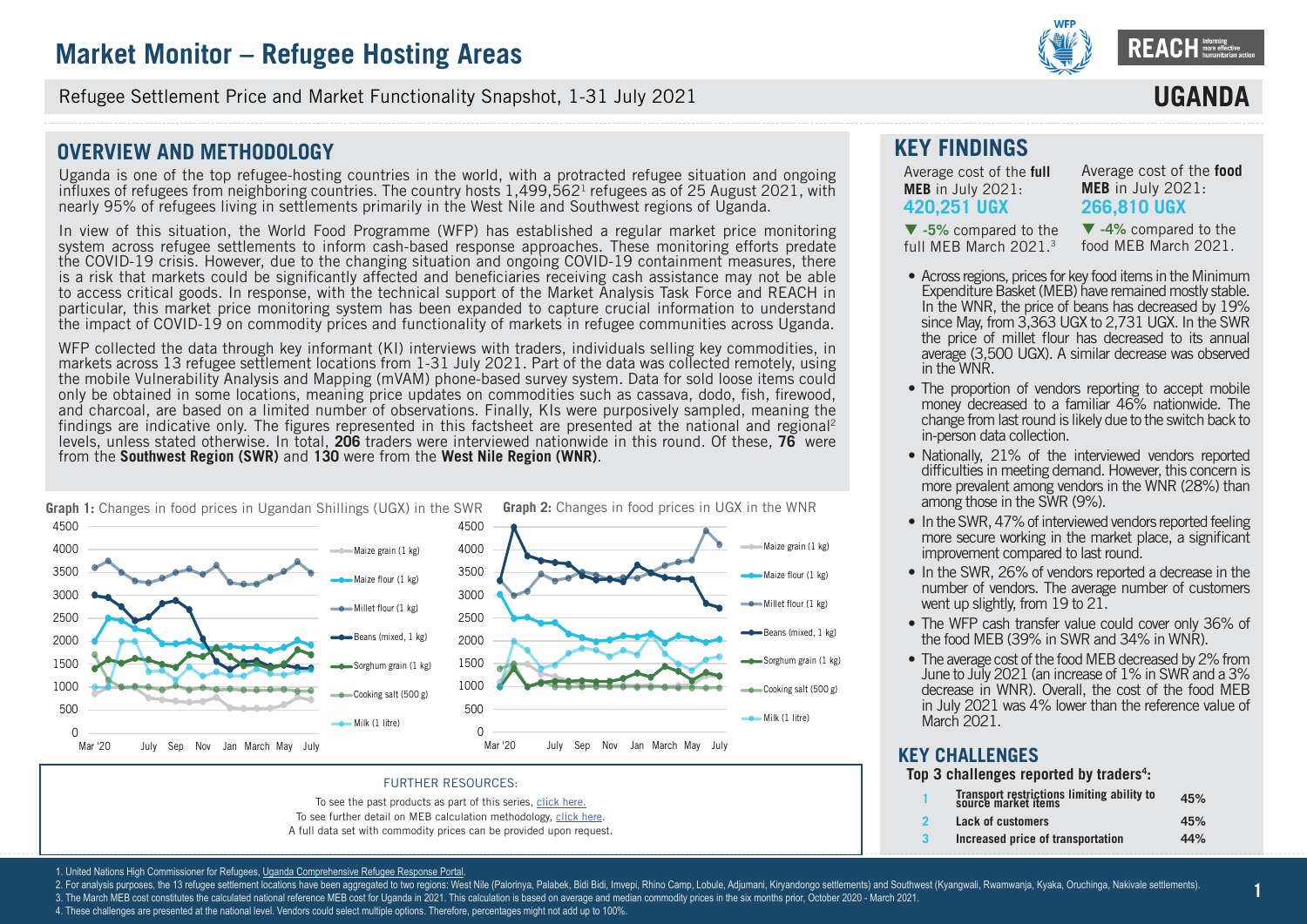Refugee Settlement Price and Market Functionality Snapshot, 1-31 July 2021



## **UGAN**

#### **Food Items (monthly)**  Maize flour Beans Sorghum grain Oil Milk 43.5 kg Cassava (fresh) 27 kg 7.5 kg 3.75 L 1.5 L Salt Leafy vegetables Fish (smoked) 3 kg 0.75 kg 15 kg 3 kg **Non-Food Items (monthly)** Laundry soap Firewood 2.25 kg 165 kg Clothing\* 3,806 UGX **Other Components (monthly)** Water\* Education\*\* Health\* Lighting\* 3,750 UGX Livelihoods\* 28,667 UGX Transport\* 2,669 UGX Communication\* 5,000 UGX 37,705 UGX 11,001 UGX 4,256 UGX **Other Items (once per year) Uganda Minimum Expenditure Basket (MEB)**

| Reusable         |          |                       |      |
|------------------|----------|-----------------------|------|
| sanitary pads    |          | 8 pc Saucepan         | 3 pc |
| Jerry can (20 L) |          | 2 pc Plate            | 5 pc |
| Jerry can (5L)   |          | 1 pc Serving spoon    | 2 pc |
| Bucket with lid  | 1 pc Cup |                       | 5 pc |
| <b>Blanket</b>   |          | 5 pc Mingle (stirrer) | 2 pc |

The MEB represents the minimum culturally adjusted group of items required to support a five-person refugee household in Uganda for one month. It is used as an operational tool to identify and quantify the average minimum cost of the regular or seasonal basic needs of a median household that can be covered through the local market.

Several core items were identified as being required once per year, so the total cost was divided by 12 to calculate the monthly amount. The MEB's contents were defined by the Cash Working Group in consultation with relevant sector leads. Some components were calculated based on item cost and others through a combination of analysis of household expenditures and sector-expert opinion.

\*The starred items or components were calculated based on average sectoral or component cost per month based on expenditure data.

\*\*Education costs were calculated based on average cost of school fees per year.



Settlements with the least expensive average full MEB costs:

1. [Adjumani](DBF_expansive_rank_13)

- 2. [Oruchinga](DBF_expansive_rank_12)
- 3. [Kyangwali](DBF_expansive_rank_11)

Settlements with the most expensive average full MEB costs: 1. [Kyaka](DBF_expansive_rank_1)

- 2. [Bidibidi](DBF_expansive_rank_2)
- 3. [Lobule](DBF_expansive_rank_3)

Full MEB cost percentage change since March 2021 (left) and June 2021 (right):

| Adjumani          | $-17%$ | $-3%$  |
|-------------------|--------|--------|
| <b>Bidibidi</b>   | $-2%$  | $-3%$  |
| Imvepi            | $+2%$  | $+7%$  |
| Kiryandongo       | $-9%$  | $+2%$  |
| Lobule            | $-5%$  | $-6%$  |
| Kyaka II          | $+7%$  | $+9%$  |
| Kyangwali         | $-13%$ | $-5%$  |
| <b>Nakivale</b>   | $+3%$  | 0%     |
| Oruchinga         | $-1%$  | $+2%$  |
| Palabek           | $-12%$ | $-12%$ |
| Palorinya         | $+3%$  | $-9%$  |
| <b>Rhino Camp</b> | $-9%$  | $-11%$ |
| Rwamwanja         | $-5%$  | $+1\%$ |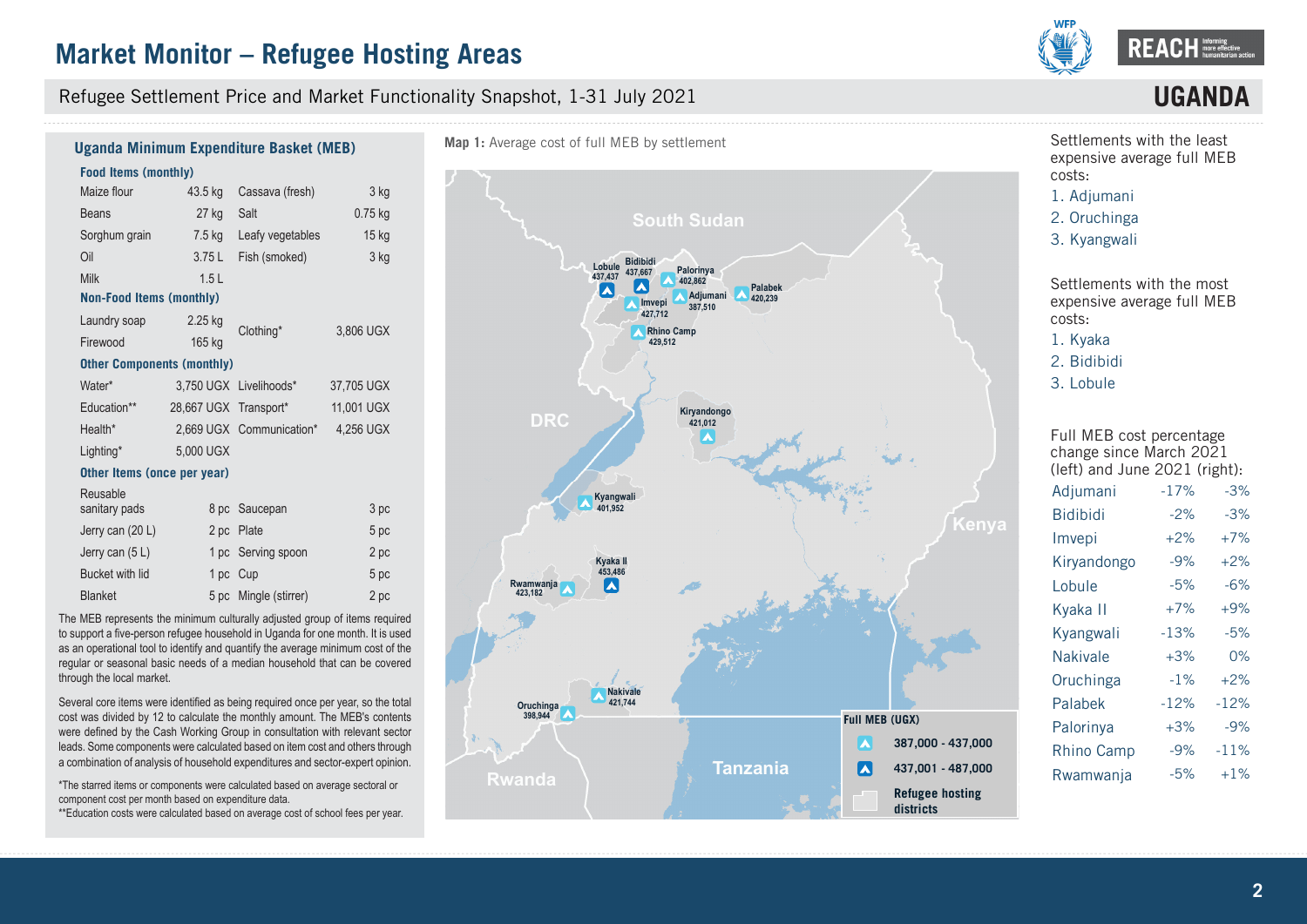

**UGAN** 

Refugee Settlement Price and Market Functionality Snapshot, 1-31 July 2021

## **COMMODITY PRICES**

Table 1: Average<sup>6</sup> commodity prices in UGX<sup>6</sup>, by refugee settlement location, and percentage price change since March 2021 (upper)<sup>7</sup> and last round 1- 30 June 2021 (lower) respectively.<sup>8</sup>

|                       |                                 |            |                  |                     | <b>Regions</b>   |                     |                  |          |                 |                 |                 |        |                  |             |                 |          |                  |           |                  | <b>Settlements</b> |                  |          |                 |           |                  |         |                  |           |                  |            |                  |           |                  |
|-----------------------|---------------------------------|------------|------------------|---------------------|------------------|---------------------|------------------|----------|-----------------|-----------------|-----------------|--------|------------------|-------------|-----------------|----------|------------------|-----------|------------------|--------------------|------------------|----------|-----------------|-----------|------------------|---------|------------------|-----------|------------------|------------|------------------|-----------|------------------|
|                       | Item (unit)                     | Nationwide |                  | Southwest<br>Region |                  | West Nile<br>Region |                  | Adjumani |                 | <b>Bidibidi</b> |                 | Imvepi |                  | Kiryandongo |                 | Kyaka II |                  | Kyangwali |                  | Lobule             |                  | Nakivale |                 | Oruchinga |                  | Palabek |                  | Palorinya |                  | Rhino Camp |                  | Rwamwanja |                  |
|                       | Maize flour (1 kg)              | 1994       | 0%               | 1914                | $-5%$            | 2045                | $0\%$<br>$+4%$   | 1959     | 0%<br>$+2%$     | 1931            | $-1%$<br>$+2%$  | 2493   | $+49°$<br>$+25%$ | 2000        | $+15%$<br>0%    | 2000     | 0%<br>$-5%$      | 1883      | $-16%$<br>$-6%$  | 2250               | 0%<br>$0\%$      | 1717     | $+16%$<br>$-3%$ | 1480      | $-1%$<br>$+6%$   | 2000    | $-13%$<br>$-1%$  | 1767      | 0%<br>$-4%$      | 2000       | $-28%$<br>$0\%$  | 2000      | $+39$<br>0%      |
|                       | Fish* (smoked, 1kg)             | 17198      | $0\%$<br>$-5%$   | 20611               | $+11%$<br>$+11%$ | 16379               | 0%<br>$-6%$      | 13624    | $-23%$<br>0%    | 16027           | $+1%$<br>0%     | 16824  | $+42%$           | n/a         | n/a<br>n/a      | 24556    | +56%<br>$+13%$   | 16667     | $-10%$<br>0%     | n/a                | n/a<br>n/a       | n/a      | n/a<br>n/a      | n/a       | n/a<br>n/a       | 13435   | $-39%$<br>$-45%$ | n/a       | n/a<br>n/a       | 30556      | +67%<br>0%       | n/a       | n/a<br>n/a       |
|                       | Beans (mixed, 1 kg)             | 2243       | $-18%$<br>$+7%$  | 1412                | $-20%$<br>$-1%$  | 2731                | $-19%$<br>$-4%$  | 2476     | $-29%$<br>$+2%$ | 3250            | $-2%$<br>$-7%$  | 2486   | $-30%$<br>$-1%$  | 2357        | $-25%$<br>$-6%$ | 1491     | $-9%$<br>$+2%$   | 1243      | $-37%$<br>$-22%$ | 3083               | $-5%$<br>$-1%$   | 1750     | $-2%$<br>$-8%$  | 1543      | $-10%$<br>$+3%$  | 3333    | $-10%$<br>$-2%$  | 2583      | $-9%$<br>$-26%$  | 2320       | $-34%$<br>$-37%$ | 1205      | $-28%$<br>$+4%$  |
|                       | Sorghum grain<br>(1 kg)         | 1388       | $-2%$<br>$-10%$  | 1709                | $+2%$<br>$-6%$   | 1239                | $-1%$<br>$-6%$   | 1120     | $-9%$<br>0%     | 1025            | $+4%$<br>$-2%$  | 1167   | $-42%$<br>$+17%$ | 1920        | $-51%$<br>0%    | 1888     | $+5%$<br>$+2%$   | 2000      | $-9%$<br>$-6%$   | 1583               | $+9%$<br>$+2%$   | 1475     | $+4%$<br>$+5%$  | 1100      | $-20%$<br>0%     | n/a     | n/a<br>n/a       | 1150      | $+13%$<br>$+8%$  | 1462       | +18%<br>$+4%$    | n/a       | n/a<br>n/a       |
| <b>MEB</b> food items | Cooking oil (1 litre)           | 7318       | $+20%$<br>$-3%$  | 7804                | $+18%$<br>$+2%$  | 7087                | $+22%$<br>$-4%$  | 7667     | $+16%$<br>$-1%$ | 6005            | $+16%$<br>$+4%$ | 6423   | +39%<br>$+7%$    | 7857        | $+34%$<br>0%    | 8000     | $+22%$<br>0%     | 7958      | $+18%$<br>$+13%$ | 6767               | $+16%$<br>$+5%$  | 6750     | $+4%$<br>$+1%$  | 7500      | $+12%$<br>0%     | 7955    | $+26%$<br>0%     | 7000      | $+17%$<br>0%     | 6964       | +16%<br>$+4%$    | 8000      | $+24%$<br>$+1%$  |
|                       | Fresh cassava'<br>$(1$ kg)      | 486        | $-29%$<br>$-1%$  | 450                 | $-46%$<br>$-12%$ | 498                 | $-16%$<br>$+6%$  | 446      | $-20%$<br>0%    | 520             | $-2%$<br>0%     | 750    | $-27%$<br>$+1%$  | n/a         | n/a<br>n/a      | 383      | $-20%$<br>$-6%$  | 540       | $-30%$<br>$+22%$ | n/a                | n/a<br>n/a       | n/a      | n/a<br>n/a      | n/a       | n/a<br>n/a       | 510     | +61%<br>$+67%$   | n/a       | n/a<br>n/a       | 411        | $-7%$<br>0%      | n/a       | n/a<br>n/a       |
|                       | Cooking salt (500 g)            | 960        | $-3%$<br>$+2%$   | 916                 | $-6%$<br>$0\%$   | 982                 | $-2%$<br>$+1%$   | 988      | $-2%$<br>0%     | 1000            | 0%<br>0%        | 1000   | $-1%$<br>0%      | 871         | $-11%$<br>0%    | 805      | $-7%$<br>$-1%$   | 973       | $-5%$<br>$-3%$   | 1000               | 0%<br>$0\%$      | 1050     | $+5%$<br>$+5%$  | 880       | $-12%$<br>$-12%$ | 977     | $-2%$<br>$-2%$   | 933       | $-7%$<br>$-7%$   | 1000       | $+1%$<br>$0\%$   | 1000      | $+1%$<br>$+2%$   |
|                       | Leafy greens* (1 kg)            | 1679       | $-12%$<br>$+13%$ | 1257                | $-12%$<br>$-3%$  | 1802                | $-18%$<br>$+6%$  | 1142     | $-39%$<br>0%    | 3183            | $+3%$<br>0%     | 972    | $-56%$<br>$-3%$  | n/a         | n/a<br>n/a      | 1607     | $+37%$<br>$+28%$ | 791       | $-46%$<br>$-35%$ | n/a                | n/a<br>n/a       | n/a      | n/a<br>n/a      | n/a       | n/a<br>n/a       | 1991    | $-4%$<br>$+30%$  | n/a       | n/a<br>n/a       | 2175       | +40%<br>0%       | n/a       | n/a<br>n/a       |
|                       | Milk (1 litre)                  | 1487       | $-8%$<br>$+6%$   | 1371                | $+3%$<br>$+3%$   | 1667                | $-6%$<br>$+4%$   | 2000     | $-5%$<br>n/a    | 1250            | 0%<br>n/a       | n/a    | n/a<br>n/a       | n/a         | n/a<br>n/a      | 1200     | $+12%$<br>0%     | 2000      | 0%<br>0%         | n/a                | n/a<br>n/a       | n/a      | n/a<br>n/a      | n/a       | n/a<br>n/a       | n/a     | n/a<br>n/a       | n/a       | n/a<br>n/a       | 2000       | $0\%$<br>n/a     | 1200      | $+14%$<br>$+3%$  |
|                       | <b>Food MEB</b>                 | 266,810    | $-4%$<br>$-2%$   | 244485              | $-2%$<br>$+1%$   | 280763              | $-5%$<br>$-3%$   | 249579   | $-16%$<br>0%    | 299446          | $-1%$<br>$-5%$  | 286550 | $+7%$<br>$+12o$  | 281281      | $-5%$<br>$+5%$  | 278200   | $+12%$<br>$+9%$  | 226103    | $-18%$<br>$-6%$  | 297706             | $+1%$<br>$+12%$  | 246795   | $+7%$<br>$-1%$  | 223995    | $+1%$<br>$+2%$   | 277808  | $-16%$<br>$-15%$ | 263131    | $+7%$<br>$-109$  | 290600     | $-12%$<br>$-15%$ | 247333    | $-7%$<br>$-1%$   |
|                       | Firewood* (1 kg)                | 206        | $-34%$<br>$-27%$ | 348                 | $-13%$<br>$-1%$  | 144                 | $-43%$<br>$-34%$ | n/a      | n/a<br>n/a      | 144             | $-19%$<br>0%    | n/a    | n/a<br>n/a       | n/a         | n/a<br>n/a      | 348      | $+9%$<br>$+36%$  | n/a       | n/a<br>n/a       | n/a                | n/a<br>n/a       | n/a      | n/a<br>n/a      | n/a       | n/a<br>n/a       | n/a     | n/a<br>n/a       | n/a       | n/a<br>n/a       | 145        | $-23%$<br>0%     | n/a       | n/a<br>n/a       |
| NFI items             | Laundry soap (1 kg)             | 3107       | $+1%$<br>$-8%$   | 3611                | $+6%$<br>$-6%$   | 2752                | $-4%$<br>+38%    | 2000     | $-37%$<br>n/a   | 3125            | $+1%$<br>n/a    | 3000   | +19%<br>n/a      | n/a         | n/a<br>n/a      | 3750     | $+1%$<br>$-4%$   | 3200      | $-9%$<br>$-17%$  | n/a                | n/a<br>n/a       | n/a      | n/a<br>n/a      | 3533      | $+2%$<br>n/a     | 3829    | $+52%$<br>n/a    | n/a       | n/a<br>n/a       | 2000       | $-36%$<br>n/a    | 3900      | $+12%$<br>$+2%$  |
| MEB <sub>I</sub>      | Underwear (1 piece)             | 2200       | n/a<br>$-14%$    | 3200                | n/a<br>$-2%$     | 1644                | n/a<br>$-18%$    | n/a      | n/a<br>n/a      | 1200            | n/a<br>n/a      | n/a    | n/a<br>n/a       | n/a         | n/a<br>n/a      | 3000     | n/a              | n/a       | n/a<br>n/a       | n/a                | n/a              | n/a      | n/a<br>n/a      | 4000      | n/a              | 3000    | n/a<br>n/a       | n/a       | n/a<br>n/a       | 1333       | n/a<br>n/a       | 3000      | n/a<br>0%        |
|                       | Big jerry can (20L,<br>1 piece) | n/a        | n/a<br>n/a       | n/a                 | n/a<br>n/a       | n/a                 | n/a<br>n/a       | n/a      | n/a<br>n/a      | n/a             | n/a<br>n/a      | n/a    | n/a<br>n/a       | n/a         | n/a<br>n/a      | n/a      | n/a<br>n/a       | n/a       | n/a<br>n/a       | n/a                | n/a<br>n/a       | n/a      | n/a<br>n/a      | n/a       | n/a<br>n/a       | n/a     | n/a<br>n/a       | n/a       | n/a<br>n/a       | n/a        | n/a<br>n/a       | n/a       | n/a<br>n/a       |
|                       | Millet flour (1 kg)             | 3811       | $+11%$<br>$-4%$  | 3483                | $+3%$<br>$-7%$   | 4121                | +19%<br>$-7%$    | 3960     | $+16%$<br>0%    | 4031            | $-2%$<br>$-7%$  | 3818   | +18%<br>$+9%$    | 5429        | $+45%$<br>$+4%$ | 3708     | $+15%$<br>$-6%$  | 3500      | $+9%$<br>$-12%$  | 3583               | $+13%$<br>$+6%$  | 3100     | $-8%$<br>$+1%$  | 2867      | $-19%$<br>$+5%$  | n/a     | n/a<br>n/a       | 4333      | $+23%$<br>$-13%$ | 4000       | +31%<br>0%       | 3700      | $+1%$<br>$-3%$   |
| items                 | Disposable torch<br>(1 packet)  | n/a        | n/a<br>n/a       | n/a                 | n/a<br>n/a       | n/a                 | n/a<br>n/a       | n/a      | n/a<br>n/a      | n/a             | n/a<br>n/a      | n/a    | n/a<br>n/a       | n/a         | n/a<br>n/a      | n/a      | n/a<br>n/a       | n/a       | n/a<br>n/a       | n/a                | n/a<br>n/a       | n/a      | n/a<br>n/a      | n/a       | n/a<br>n/a       | n/a     | n/a<br>n/a       | n/a       | n/a<br>n/a       | n/a        | n/a<br>n/a       | n/a       | n/a<br>n/a       |
| non-MEB               | Charcoal* (1 kg)                | 603        | $-36%$<br>$-26%$ | 896                 | $-38%$<br>$-20%$ | 515                 | $-18%$<br>$+5%$  | 583      | $-3%$<br>0%     | 336             | $-8%$<br>0%     | 400    | $-56%$<br>0%     | n/a         | n/a<br>n/a      | 896      | $-25%$<br>$+6%$  | n/a       | n/a<br>n/a       | n/a                | n/a<br>n/a       | n/a      | n/a<br>n/a      | n/a       | n/a<br>n/a       | 634     | $-3%$<br>$+1%$   | n/a       | n/a<br>n/a       | 437        | $-20%$<br>$0\%$  | n/a       | n/a<br>n/a       |
|                       | Maize grain (1 kg)              | 1035       | $+23%$<br>$+1%$  | 718                 | $+16%$<br>$-9%$  | 1229                | $+25%$<br>$0\%$  | 1282     | $+21%$<br>$-3%$ | 1125            | $+8%$<br>$-2%$  | 1207   | $+12%$<br>$+21%$ | 1171        | $+75%$<br>$+2%$ | 730      | $+3%$<br>$-11%$  | 657       | $+29%$<br>$+10%$ | 1350               | $+45%$<br>$+15%$ | 760      | $+16%$<br>$-1%$ | 836       | $+26%$<br>$+7%$  | 1240    | $+29%$<br>$+1%$  | 1150      | $+34%$<br>$+8%$  | 1312       | $+5%$<br>$+1%$   | 665       | $+17%$<br>$-20%$ |

Some of the above listed commodities (\*) are not traded in standard units (litres or kg), but in informal units ("bundles" or "basins"). These informal units are not strictly defined by weight, can vary from vendor to vend directly comparable. To address this issue, price data needs to be determined via the actual purchase of a given commodity, by its weight and conversion into standard units. Due to COVID-19 restrictions, the price data of collected for the month of June as enumerators were unable to make access the markets and make purchases. Prices reflect the weights and prices imputed based on April and May average.

6. One United States Dollar (USD) was equivalent to 3,690 UGX as of 9th of January 2021, according to

7. Price data for items listed under "other MEB items" and underwear are only collected once every 6 months and can therefore only be compared against prices from March 2021 (upper).

8. Regional and national price aggregations are only reported, if enough price data exists across various settlements. Price changes are only reported where price data for a given item exists for both this reporting round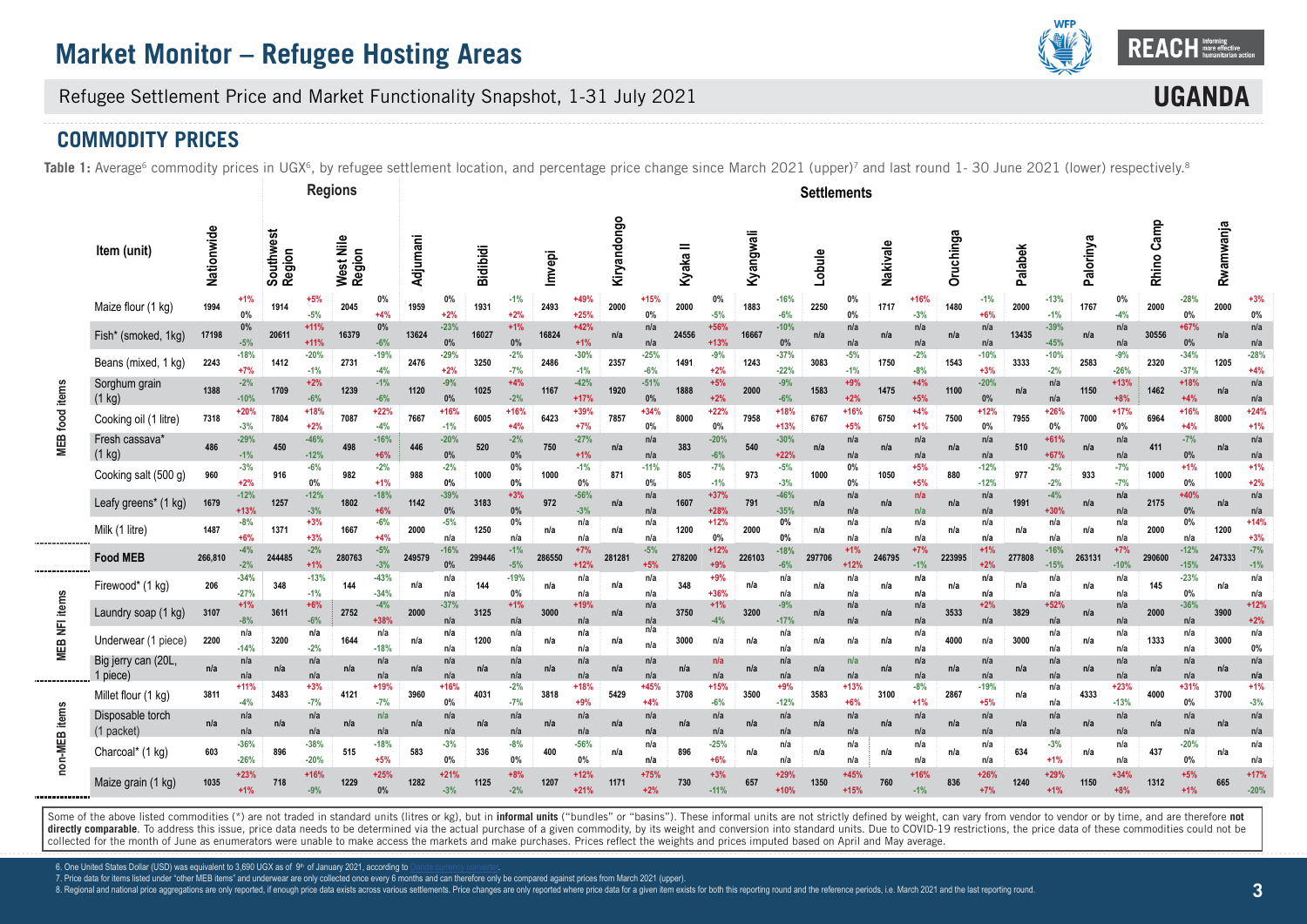

**UGANDA**

#### Refugee Settlement Price and Market Functionality Snapshot, 1-31 July 2021

## **ANALYSIS OF WFP GENERAL FOOD ASSISTANCE (GFA) BASKET**

The analysis focuses on the market prices of commodities that make up the in-kind food basket that WFP provides to refugees for GFA and compares the price of the GFA basket with the GFA cash transfer value (19,000 UGX/person/ month). The food basket consists of the following items and quantities: 7.56kg of maize grain, 1.8kg of beans, 0.54kg of vegetable oil and 0.09kg of salt per person per month. The quantities represent 60% of the normal WFP GFA basket as a result of ration cuts that were implemented starting February 2021. The analysis further compares the cost of the food MEB basket with the cash transfer value.

- The market price of the WFP GFA food basket<sup>9</sup> decreased marginally by 1% from June to July 2021. This was after a 6% increase from May to June 2021. At settlement level, the cost of the GFA food basket in July 2021 was lower than that of June 2021 in eight of the thirteen settlements (graph 4).
- In July 2021, the average cost of the WFP GFA food basket when averaged across all settlements was UGX 15,987 per person per month (UGX 18,220 in WNR and UGX 12,415 in SWR). The cost of the WFP GFA food basket in WNR was 47% greater than the cost in SWR.
- In June 2021, the WFP cash transfer value could, on average, cover 119% of the cost of the WFP GFA food basket (104% in WNR and 153% in the SWR).
- The WFP cash transfer value was enough to meet the cost of the WFP GFA food basket in all the refugee settlements except in Palabek and Lobule settlements where it could cover 96% and 97% of the cost of the GFA food basket.







The analysis further compares the WFP cash transfer value with the cost of the food MEB (detailed in graph 3) across settlements.

- The average cost of the food MEB decreased marginally by 2% from UGX 271,114 in June to UGX 266,810 in July 2021. The cost of the food MEB increased marginally by 1% in SWR, whereas a 3% decrease was observed in WNR during the same period (graph 3).
- Overall, the cost of the food MEB in July 2021 was 4% lower than the reference value of March 2021. At regional level, the cost of the food MEB in WNR was slightly (1%) greater than the reference value of March 2021. On the other hand, the cost of the food MEB in SWR was 12% lower than the reference value of March 2021.
- By July 2021, the WFP cash transfer value could cover only 36% of the food MEB (39% in SWR and 34% in WNR).
- The food MEB was most expensive in Bidibidi settlement (UGX 299,446), where the WFP cash transfer value could cover only 32% of the food MEB. The food MEB was least expensive in Oruchinga settlement (UGX 223,995) where the WFP transfer value could cover 42% of the food MEB.